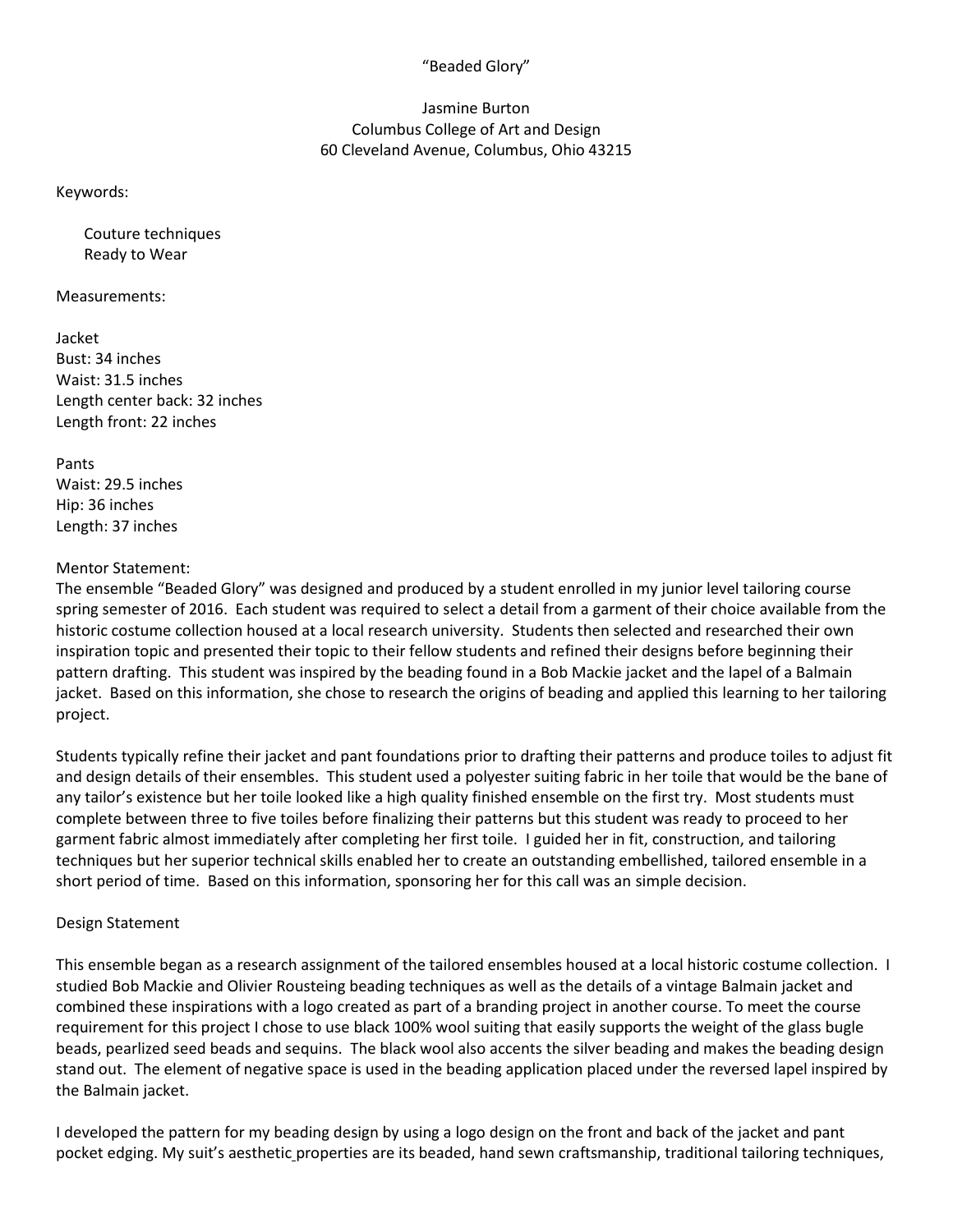slim sleeve and pant silhouette, and generous pleated peplum. The combination of the traditional and severe tailoring techniques and the extravagant beading was very time consuming and was the first experience I had with both genres. Mackie's extravagant work is found in the cut of the jacket, the generous tail of the peplum, and conspicuous embellishment.